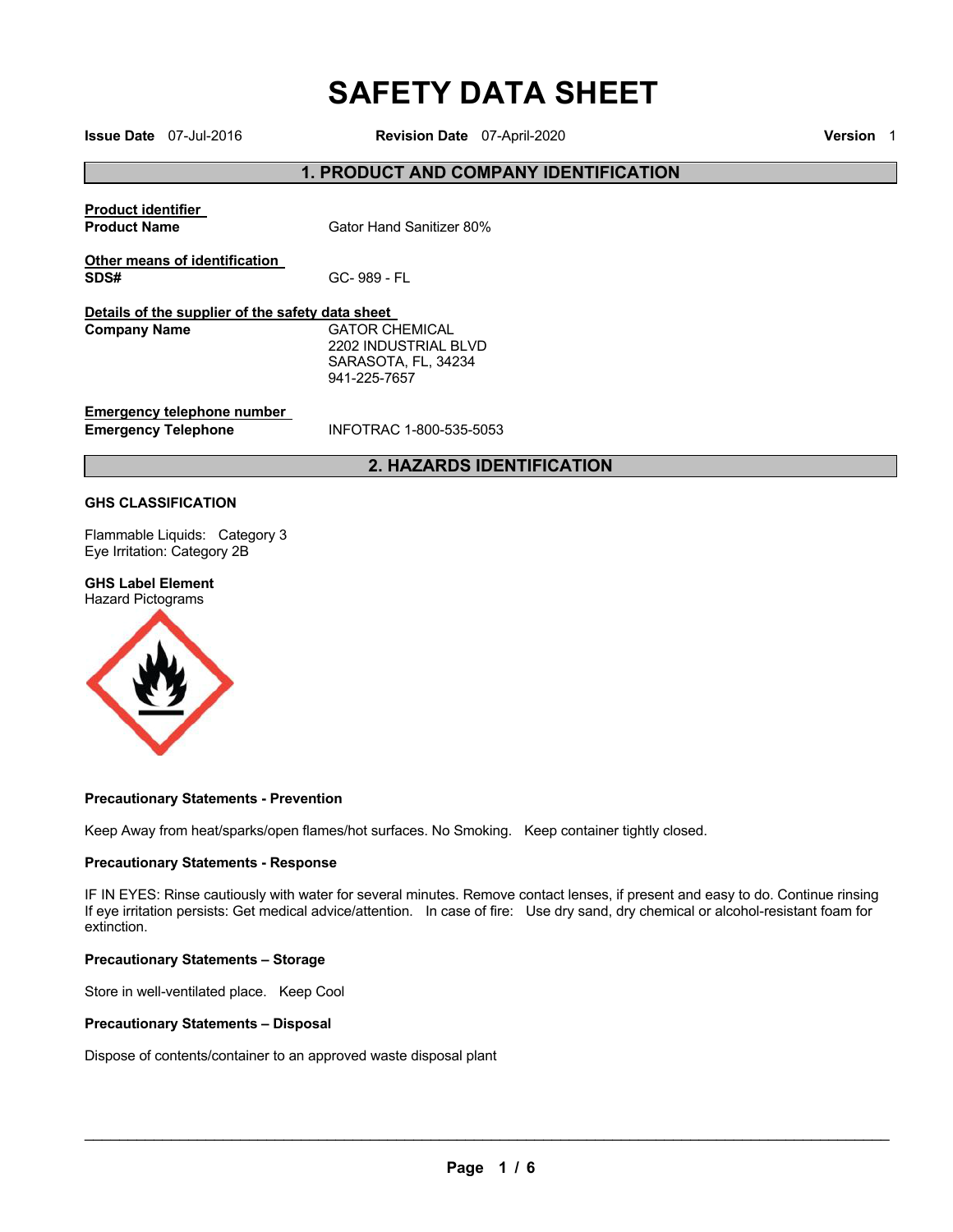## **3. COMPOSITION/INFORMATION ON INGREDIENTS**

 $\mathcal{L}_\mathcal{L} = \mathcal{L}_\mathcal{L} = \mathcal{L}_\mathcal{L} = \mathcal{L}_\mathcal{L} = \mathcal{L}_\mathcal{L} = \mathcal{L}_\mathcal{L} = \mathcal{L}_\mathcal{L} = \mathcal{L}_\mathcal{L} = \mathcal{L}_\mathcal{L} = \mathcal{L}_\mathcal{L} = \mathcal{L}_\mathcal{L} = \mathcal{L}_\mathcal{L} = \mathcal{L}_\mathcal{L} = \mathcal{L}_\mathcal{L} = \mathcal{L}_\mathcal{L} = \mathcal{L}_\mathcal{L} = \mathcal{L}_\mathcal{L}$ 

| <b>Chemical Name</b>     | <b>CAS No.</b> | <b>Concentration %</b> | <b>Trade Secret</b> |
|--------------------------|----------------|------------------------|---------------------|
| <b>Isopropyl Alcohol</b> | 67-63-0        | 80-82.5                |                     |
| Glvcerin                 | 56-81-5        | ບ-ວ                    |                     |

| <b>4. FIRST AID MEASURES</b> |                                                                                                                                                             |  |  |
|------------------------------|-------------------------------------------------------------------------------------------------------------------------------------------------------------|--|--|
| <b>First aid measures</b>    |                                                                                                                                                             |  |  |
| <b>Skin Contact</b>          | If irritation persists, wash skin with water.                                                                                                               |  |  |
| Eye contact                  | Rinse thoroughly with plenty of water for at least 15 minutes, lifting lower and upper eyelids.<br>If irritation persists seek medical advice or attention. |  |  |
| <b>Inhalation</b>            | Remove to fresh air. Get medical attention if symptoms occur.                                                                                               |  |  |
| Ingestion                    | Consult a physician or poison control center immediately.<br>Do not induce vomiting, never<br>give anything by mouth to an unconscious person.              |  |  |
| Note to physicians           | Treat symptomatically.                                                                                                                                      |  |  |

## **5. FIRE-FIGHTING MEASURES**

#### **Suitable extinguishing media**

Use extinguishing measures that are appropriate to local circumstances and the surrounding environment.

## **Unsuitable extinguishing media**

# High Volume water jet

**Specific hazards arising from the chemical**

Fire Hazard. Keep away from heat sources of ignition. Flash back possible over considerable distance. Beware of vapors accumulating to form explosive concentrations. Vapors can accumulate in low areas.

### **Hazardous combustions products**

Carbon Oxides

**Special Protective equipment for fire fighters**

# Use personal protective equipment

**Specific Extinguishing methods**

Use water spray to cool unopened containers. Fires residues and contaminated fire extinguishing water must be disposed of in accordance with local regulations. In the event of fire and/or explosion, do not breathe fumes.

## **6. ACCIDENTAL RELEASE MEASURES**

#### **Personal precautions**

Remove all sources of ignition. Ensure clean-up is conducted by trained personnel only. Refer to protective measures in Section 7 and 8.

#### **Environmental precautions**

Do not allow contact with soil, surface or ground water.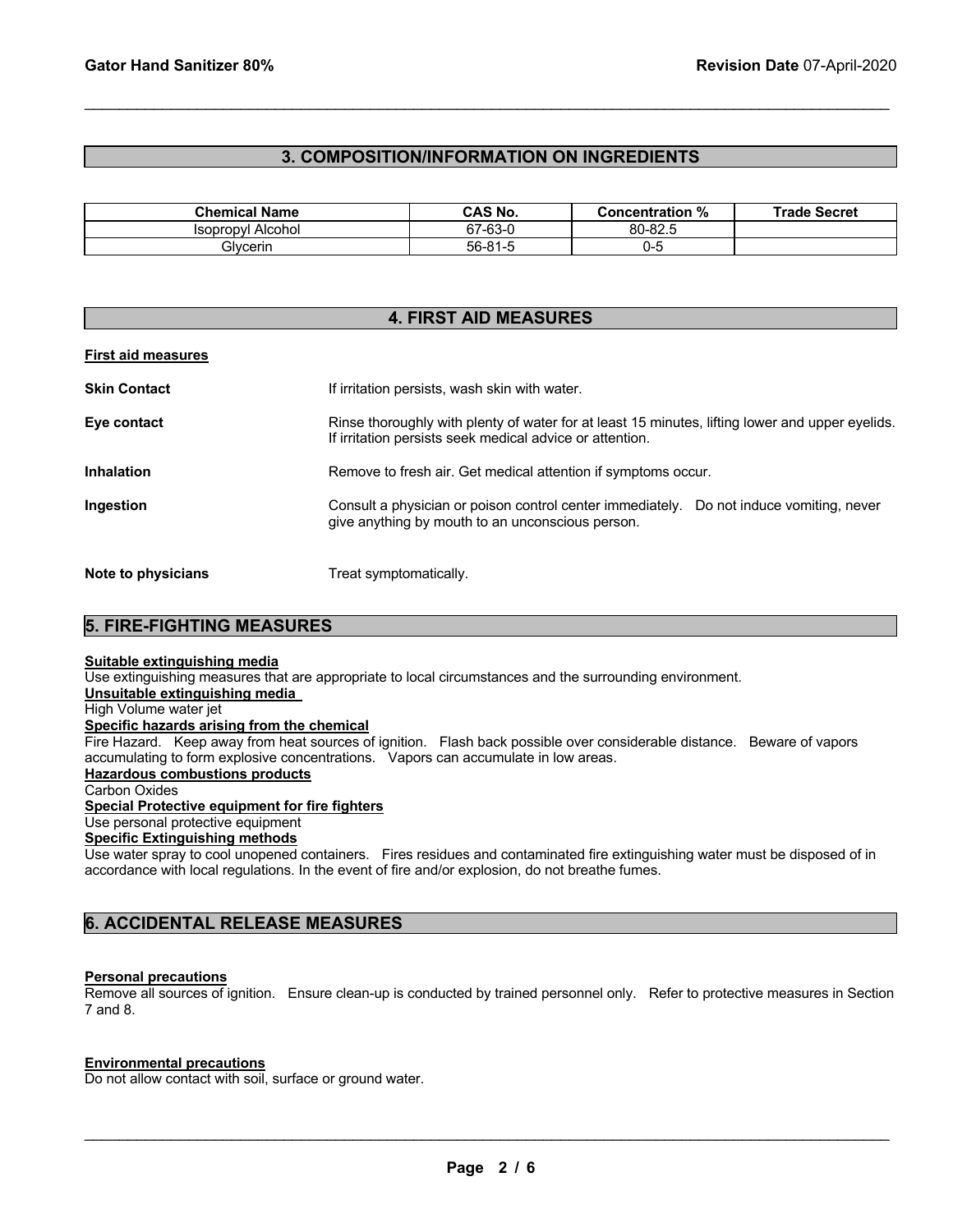#### **Methods and material for containment and cleaning up**

Eliminate all ignition sources if safe to do so. Stop leak if safe to do so. Contain spillage, and then collect with non-combustible absorbent material (e.g., sand earth, diatomaceous earth, vermiculite) and place in container for disposal according to local, state, and federal regulations (See Section 13). Flush away traces with water. For large spills, dike spilled material or otherwise contain material to ensure runoff does not reach a waterway

 $\mathcal{L}_\mathcal{L} = \mathcal{L}_\mathcal{L} = \mathcal{L}_\mathcal{L} = \mathcal{L}_\mathcal{L} = \mathcal{L}_\mathcal{L} = \mathcal{L}_\mathcal{L} = \mathcal{L}_\mathcal{L} = \mathcal{L}_\mathcal{L} = \mathcal{L}_\mathcal{L} = \mathcal{L}_\mathcal{L} = \mathcal{L}_\mathcal{L} = \mathcal{L}_\mathcal{L} = \mathcal{L}_\mathcal{L} = \mathcal{L}_\mathcal{L} = \mathcal{L}_\mathcal{L} = \mathcal{L}_\mathcal{L} = \mathcal{L}_\mathcal{L}$ 

## **7. HANDLING AND STORAGE**

#### **Precautions for safe handling**

Avoid contact with eyes. Take necessary action to avoid static electricity discharge (which might cause ignition of organic vapors). Keep away from fire, sparks and heated surfaces. Wash hands thoroughly after handling. Use only with adequate ventilation.

#### **Storage Conditions**

Keep containers tightly closed in a dry, cool and well-ventilated place. Keep away from sources of ignition. Keep out of reach of children. Temperature 0-45 degrees C

**Incompatible materials** 

None known based on information supplied.

## **8. EXPOSURE CONTROLS/PERSONAL PROTECTION**

| Ingredients with<br>workplace control<br>parameters.<br><b>Ingredients</b><br>Isopropyl<br>Isopropyl | CAS-No.<br>67-63-0<br>67-63-50 |                     | Form of exposure<br>TWA<br>TWA | <b>Permissible</b><br><b>Concentration</b><br>$1000$ ppm<br>1900 mg/m3 | <b>Basis</b><br><b>ACGIH STEL</b><br><b>OSHA PEL</b>                                |
|------------------------------------------------------------------------------------------------------|--------------------------------|---------------------|--------------------------------|------------------------------------------------------------------------|-------------------------------------------------------------------------------------|
| Engineering measures                                                                                 |                                |                     |                                | exposure to airborne<br>contamination.                                 | Good general ventilation should<br>be sufficient to control workers                 |
| Personal protection<br>Eyes                                                                          |                                |                     |                                |                                                                        | Eye protection should be used                                                       |
| Hands                                                                                                |                                | ÷                   |                                |                                                                        | when splashing may occur.<br>No protective equipment is<br>needed under normal use. |
| <b>Skin</b>                                                                                          |                                | ٠<br>$\blacksquare$ |                                |                                                                        | No protective equipment is<br>needed under normal use.                              |
| Respiratory                                                                                          |                                | ٠<br>$\mathbf{r}$   |                                |                                                                        | No protective equipment is<br>needed under normal use.                              |

## **9. PHYSICAL AND CHEMICAL PROPERTIES**

Odor: Alcoholic odor<br>
Odor Threshold: No data available Vapor density: N/A Odor Threshold: No data available<br>ph: 5.25 typical Melting point/freezing point: N/A Solubility (ies): No data available.

Appearance: Clear liquid **All in the Upper-Lower flammability limits: NA** 

Relative density: No data available. Initial boiling and boiling range: N/A Partition coefficient: n-octanol/water: No data available.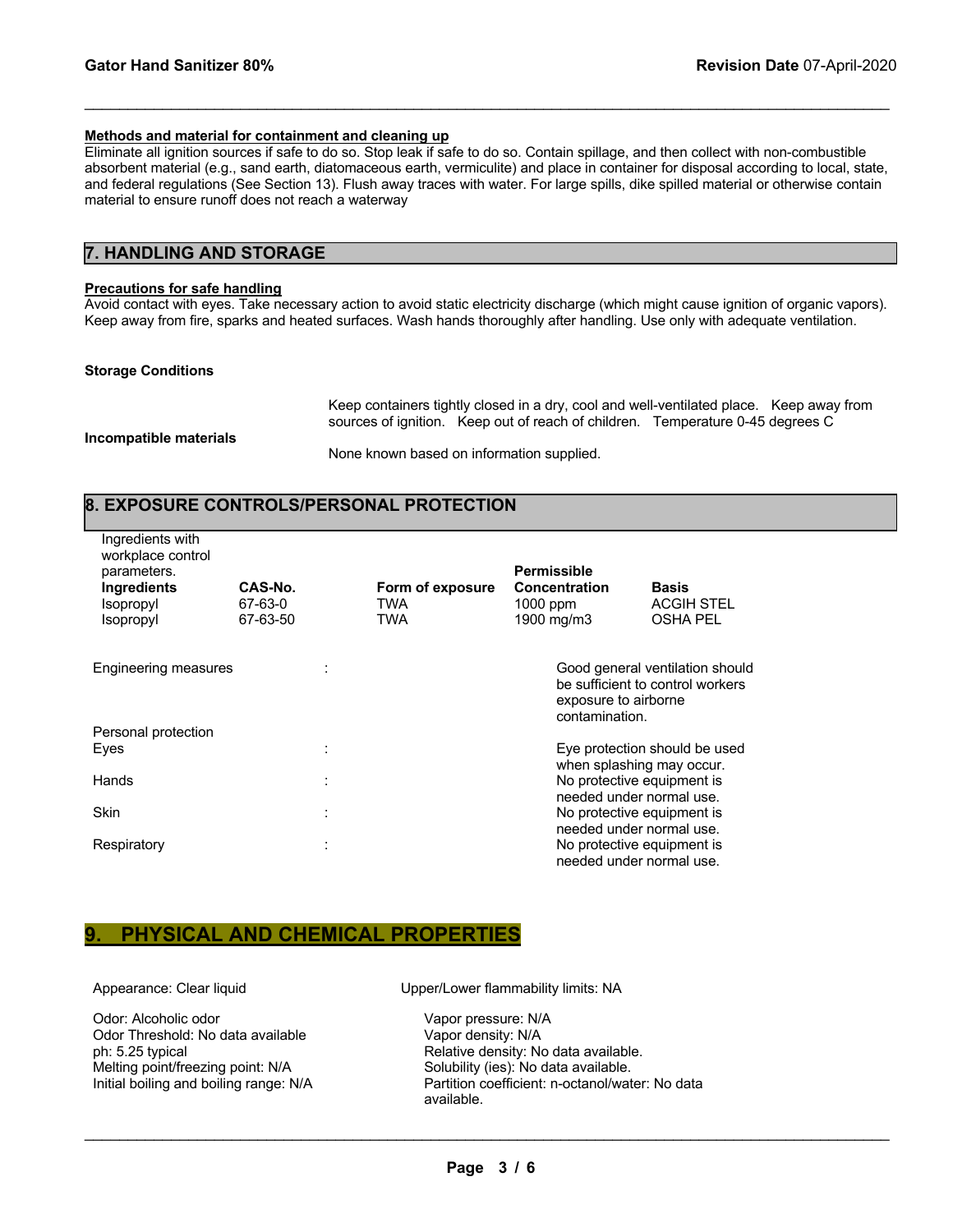Flash point: 77 F; 25 C<br>
Evaporation rate: <1 Contract Contract Composition temperature: N<br>
Decomposition temperature: N Flammability (solid, gas): No data available

## **10. STABILITY AND REACTIVITY**

Possibility of hazardous reactions

Incompatible materials : Hazardous decomposition products

Decomposition temperature: No data available.<br>Viscosity: N/A

 $\mathcal{L}_\mathcal{L} = \mathcal{L}_\mathcal{L} = \mathcal{L}_\mathcal{L} = \mathcal{L}_\mathcal{L} = \mathcal{L}_\mathcal{L} = \mathcal{L}_\mathcal{L} = \mathcal{L}_\mathcal{L} = \mathcal{L}_\mathcal{L} = \mathcal{L}_\mathcal{L} = \mathcal{L}_\mathcal{L} = \mathcal{L}_\mathcal{L} = \mathcal{L}_\mathcal{L} = \mathcal{L}_\mathcal{L} = \mathcal{L}_\mathcal{L} = \mathcal{L}_\mathcal{L} = \mathcal{L}_\mathcal{L} = \mathcal{L}_\mathcal{L}$ 

Stability **Stability** : The product is stable under normal conditions. : No dangerous reaction is known under conditions of normal use. Conditions to avoid : The conditions to avoid in the conditions to avoid in the conditions of the conditions of the conditions of the conditions of the conditions of the conditions of the conditions of the conditions of th : Carbon oxides

## **11. TOXICOLOGICAL INFORMATION**

| <b>Toxicity</b>                      |                                               |                                                                                                                                                                       |
|--------------------------------------|-----------------------------------------------|-----------------------------------------------------------------------------------------------------------------------------------------------------------------------|
| Acute oral toxicity                  | Acute toxicity<br>estimate: $>5,000$<br>mg/kg |                                                                                                                                                                       |
| Acute inhalation<br>toxicity         | No data available                             |                                                                                                                                                                       |
| Acute dermal toxicity                | Acute toxicity<br>estimate: $>5,000$<br>mg/kg |                                                                                                                                                                       |
| Skin<br>corrosion/irritation         | No data available                             |                                                                                                                                                                       |
| Serious eye<br>damage/eye irritation | Mild eye irritation.                          |                                                                                                                                                                       |
| Respiratory or skin<br>sensitization | No data available.                            |                                                                                                                                                                       |
| Carcinogenicity<br><b>IARC</b>       |                                               | No component of this product<br>present at levels greater than or<br>equal to 0.1% is identified as a<br>probable, possible or confirmed<br>human carcinogen by IARC. |
| <b>OSHA</b>                          |                                               | No ingredient of this product<br>presents at levels greater than or<br>equal to 0.1% is identified as a<br>carcinogen or potential carcinogen<br>by OSHA.             |
| <b>NTP</b>                           |                                               | No ingredient of this product<br>present at levels greater than or<br>equal to 0.1% is identified as a<br>known or anticipated carcinogen by<br>NTP.                  |

## **12. ECOLOGICAL INFORMATION**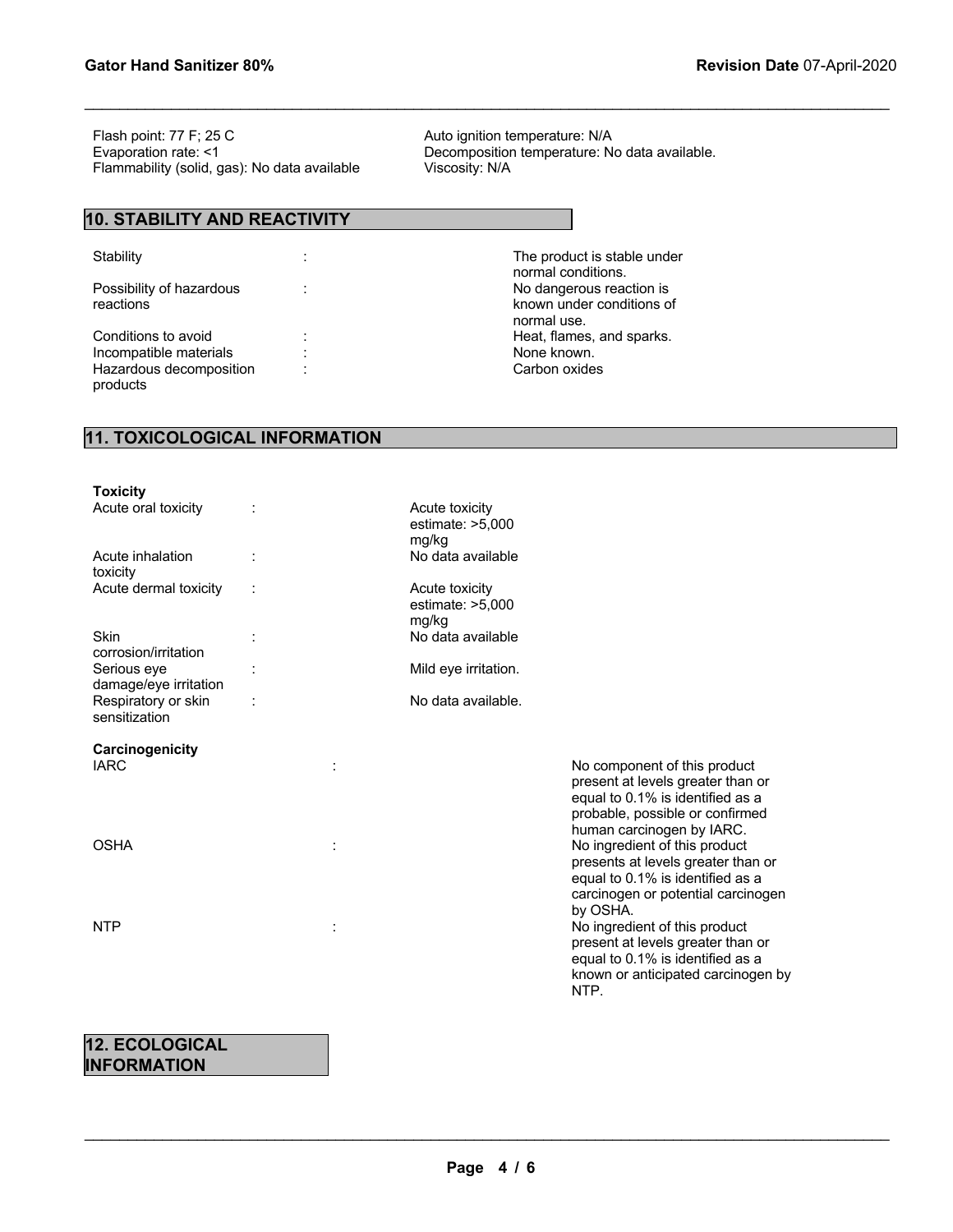| <b>Ecological Tests</b> | Data is not available.                                                                                                                                                                                                                                                   |
|-------------------------|--------------------------------------------------------------------------------------------------------------------------------------------------------------------------------------------------------------------------------------------------------------------------|
| Environmental Impact    | The product ingredients are<br>expected to be safe for the<br>environment at the concentrations<br>predicted under normal use and<br>accidental spill scenarios.<br>Packaging components are<br>compatible with the conventional<br>solid waste management<br>practices. |

 $\mathcal{L}_\mathcal{L} = \mathcal{L}_\mathcal{L} = \mathcal{L}_\mathcal{L} = \mathcal{L}_\mathcal{L} = \mathcal{L}_\mathcal{L} = \mathcal{L}_\mathcal{L} = \mathcal{L}_\mathcal{L} = \mathcal{L}_\mathcal{L} = \mathcal{L}_\mathcal{L} = \mathcal{L}_\mathcal{L} = \mathcal{L}_\mathcal{L} = \mathcal{L}_\mathcal{L} = \mathcal{L}_\mathcal{L} = \mathcal{L}_\mathcal{L} = \mathcal{L}_\mathcal{L} = \mathcal{L}_\mathcal{L} = \mathcal{L}_\mathcal{L}$ 

## **13. DISPOSAL CONSIDERATIONS**

| Disposal methods                                 | The product should not be allowed<br>to enter drains, water courses or<br>the soil. When possible recycling is<br>preferred to disposal or<br>incineration. If recycling is not<br>practicable, dispose of in<br>compliance with local regulations. |
|--------------------------------------------------|-----------------------------------------------------------------------------------------------------------------------------------------------------------------------------------------------------------------------------------------------------|
| Disposal considerations                          | Dispose of wastes in an approved<br>waste disposal facility.<br>Dispose of as unused product.<br>Empty containers should be taken<br>to an approved waste handling site<br>for recycling or disposal. Do not<br>reuse empty containers.             |
| RCRA - Resource Conservation<br>and Recovery Act | D001 (Ignitable)                                                                                                                                                                                                                                    |

# **14. TRANSPORT INFORMATION**

The basic description below is specific to the container size. This information is provided for at a glance DOT information. Please refer to the container and/or shipping papers for the appropriate shipping description before tendering this material for shipment. For additional information, please contact the distributor listed in section 1 of this SDS.

| <b>Shipment</b> | <b>Identification</b><br><b>Number</b> | <b>Proper Shipping</b><br><b>Name</b> | <b>Hazardous</b><br><b>Classification</b> | <b>Packaging Group</b> |
|-----------------|----------------------------------------|---------------------------------------|-------------------------------------------|------------------------|
| US DOT          | Un1219                                 | <b>IPA Solution</b>                   | 3                                         |                        |
| IATA (Air)      | <b>ID8000</b>                          | <b>CONSUMER</b>                       | 9                                         | N/A                    |
|                 |                                        | <b>COMMODITY</b>                      |                                           |                        |
| IMDG (Vessel)   | Un1219                                 | <b>IPA Solution</b>                   | 3                                         | II. LTD QTY            |

# **15. REGULATORY INFORMATION**

## **U.S. Federal regulations**

| <b>TSCA (Toxic Substances</b> |  |
|-------------------------------|--|
| Control Act):                 |  |

: All ingredients in this product are either listed, or exempt from listing, on the TSCA Inventory.